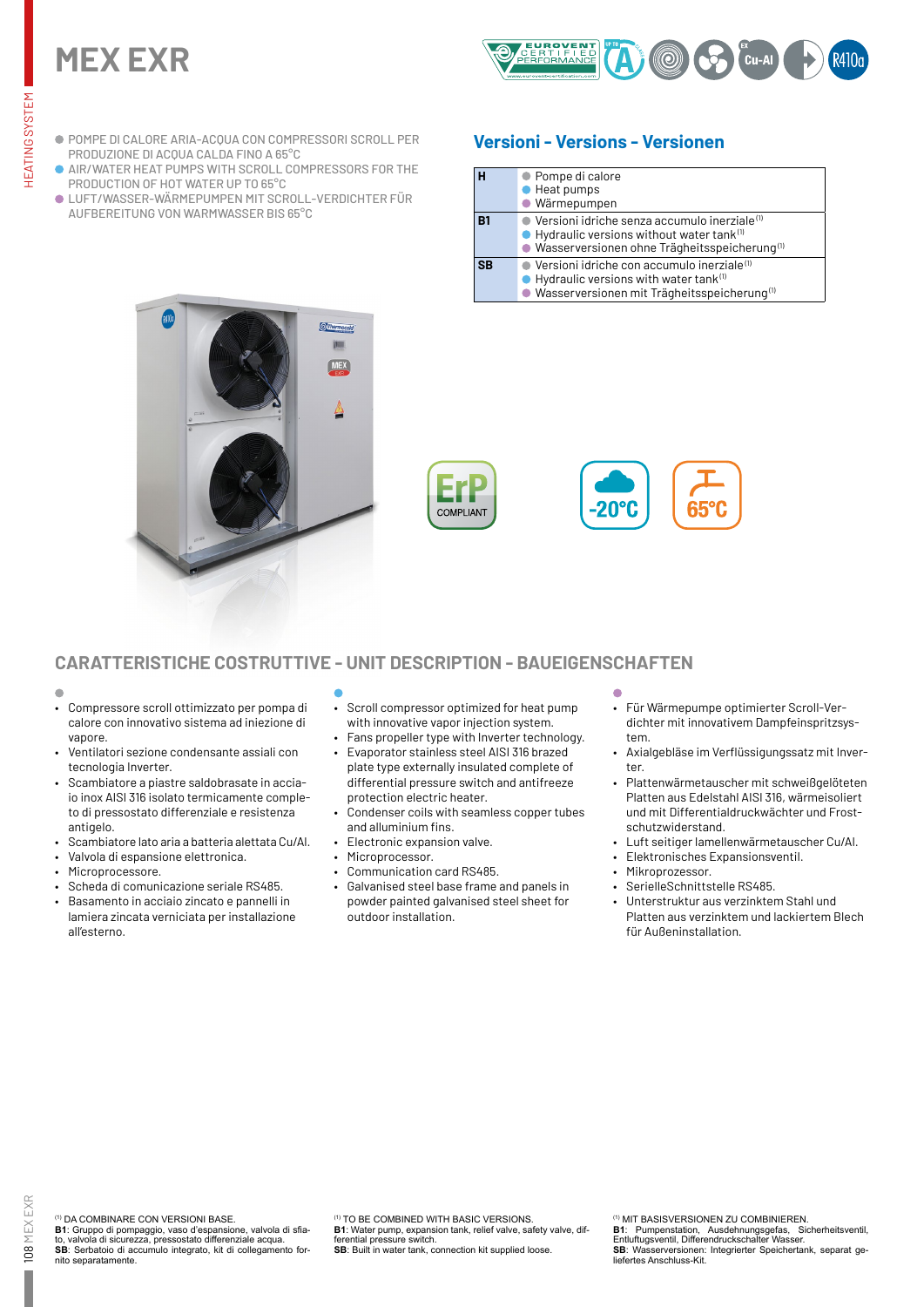# **ACCESSORI A RICHIESTA - ACCESSORIES ON DEMAND - ZUBEHÖR AUF ANFRAGE**

### **ACCESSORI MONTATI**

- Tenute maggiorate della pompa per funzionamento con glicole > 25%.
- Rifasamento compressori cosphi = 0,91.
- Interruttori automatici su compressori e ventilatori.
- KIT NORDIC per basse temperature esterne (Kit disponibile in modalità pompa di calore. Accessorio obbligatorio da -10°C a -20°C).
- Resistenza quadro elettrico con termostato. • Limitatore bassa tensione + protezione
- sequenza mancanza fase e tensione. Soft starter.
- Kit manometro gas.
- Alimentazione elettrica senza neutro.
- Scheda seriale con protocollo BacNet MS/TP o TCP/IP.
- Gateway Modbus LonTalk™.
- Resistenze elettriche di supporto per il serbatoio.
- Trattamenti speciali batterie di condensazione.

#### **ACCESSORI SCIOLTI**

- Pannello di controllo remoto.
- Flussostato.
- Gruppo di riempimento automatico.
- Kit manometri acqua.
- Antivibranti in gomma.
- Filtro.
- Kit Victaulic.
- Kit valvola a tre vie per produzione acqua calda sanitaria.

### **MOUNTED ACCESSORIES**

- Oversized water pump for operation with  $q$ lycol > 25%.
- Power factor correction to cos phi 0.91.
- Automatic circuit breakers for compressors and/or fans.
- NORDIC KIT for low ambient temperature (Kit available in heat pump mode. Obligatory accessory from -10°C to -20°C).
- Control panel electric heater with thermostat.
- Over/under voltage + phase failure protection relay.
- Soft starter.
- Gas gauges.
- Electrical power supply without neutral. • TP Serial card with BacNet Protocol MS/TP or TCP/IP.
- Gateway Modbus LonTalk™.
- Auxiliary electric heater for water tank.
- Special treatments condenser coils.

### **LOOSE ACCESSORIES**

- Remote control display.
- Flow switch.
- Automatic water filling.
- Water gauges.
- Spring anti vibration. • Water filter.
- Victaulic kit.
- 3 way valves for dhw production.

### **EINGEBAUTE ZUBEHÖRTEILE**

- Uberdimensionierte Wasserpumpe fur den Betrieb mit Glykol> 25%.
- Verdichter-Phasenregelung cos phi 0,91.
- Automatische Schalter für Verdichter und/ oder Gebläse.
- NORDIC KIT für niedrige Außentemperaturen (Kit erhältlich im Wärmepumpenbetrieb. Obligatorisches Zubehörteil von -10°C bis -20°C).
- Elektrischer Widerstand der Schalttafel mit **Thermostat.**
- Hoch- /Niederspannungsbegrenzer + Sequenzsteuerung und Phasenausfallschutz.
	- Soft starter.
- Kältegasmanometer-Kit.
- Versorgung ohne Neutralleiter.
- Serielle Karte mit BacNet-Protokoll MS/TP oder TCP/IP.
- LonTalk™-Gateway.
- Elektrische Unterstützungswiderstände für den Tank.
- Spezielle Behandlungen Verflussigerrohrschlangen.

#### **SEPARATE ZUBEHÖRTEILE**

- Fernsteuertafel.
- Strömungswächter.
- Automatisches Füllaggregat.
- Wassermanometer-Kit.
- Federschwingungsdampfer.
- Wasserfilter.
- Dreiwegeventil fur Brauchwarm-wasser.

# LIMITI DI FUNZIONAMENTO MAGGIORATI INCREASED OPERATING LIMITS ERWEITERTE BETRIEBSGRENZEN



- Le unità MEX EXR sono caratterizzate da un ampio campo di funzionamento e possono raggiungere elevate temperature di produzione dell'acqua anche a bassissime temperature esterne permettendo l'utilizzo di elementi radianti anche con temperature invernali di -20°C. • Radiatori con acqua a 55°C e temperatura esterna -20°C.
	- Radiatori con acqua a 65°C e temperatura esterna -10°C.
- MEX EXR units are characterized by an extended operating map and are able to reach high outlet water temperatures even at very low outdoor temperature ensuring the use of radiant elements even with winter temperatures down to -20°C.
	- Radiators with 55°C of inlet water temperature and outdoor temperature down to -20°C.
	- Radiators with 65°C of inlet water temperature and outdoor temperature down to -10°C.
- Die Geräte MEX EXR zeichnen sich durch erweiterte Betriebsgrenzen aus und können bei niedrigen Außentemperaturen hohe Wassertemperaturen erreichen. Das ermöglicht die Verwendung von Strahlungselementen auch bei winterlichen Temperaturen von -20°C.
	- Heizkörper mit 55°C Wasser und mit -20°C Außentemperatur.
	- Heizkörper mit 65°C Wasser und mit -10°C Außentemperatur.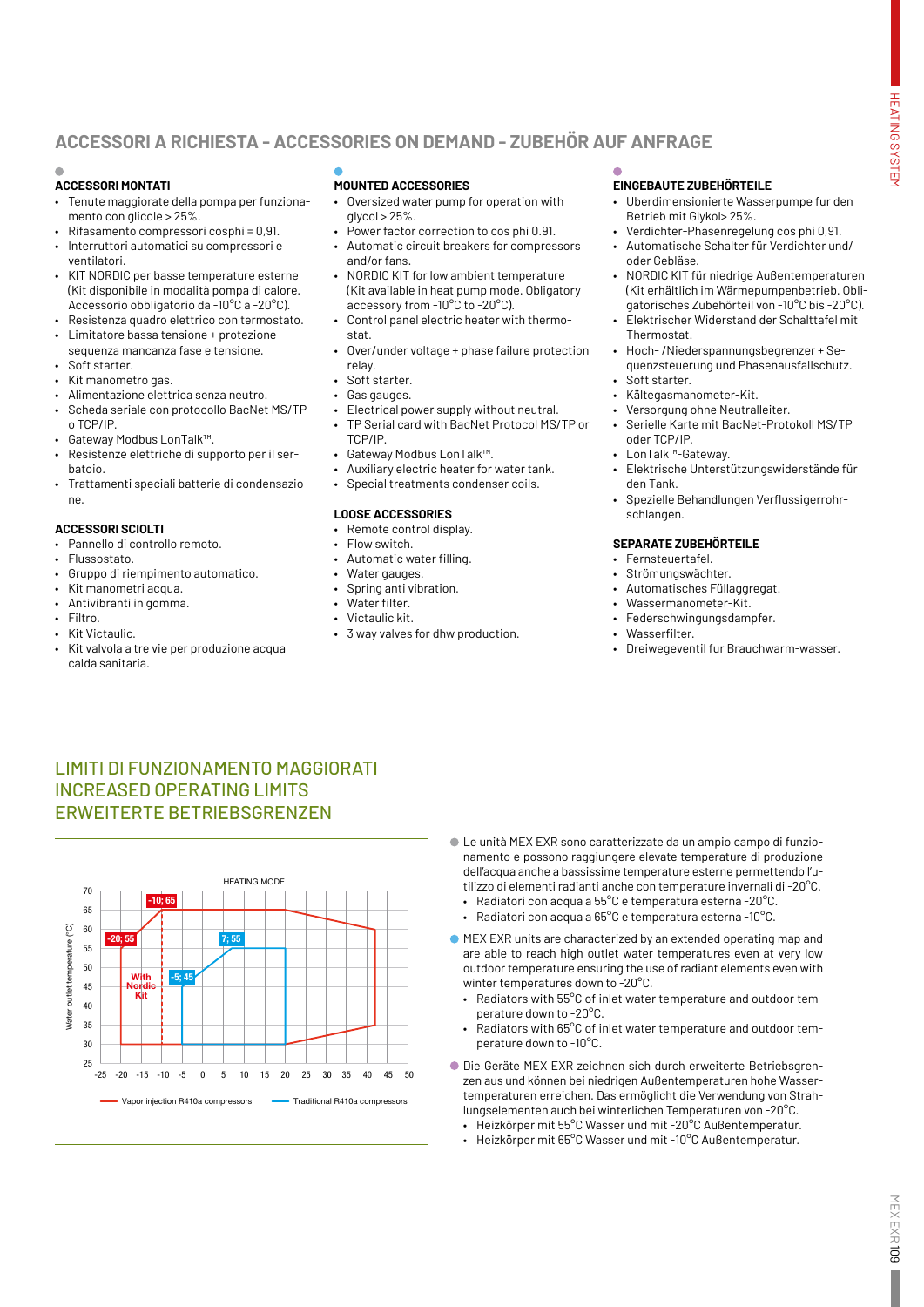# **VANTAGGI - ADVANTAGES - VORTEILE**

HEATING SYSTEM

**HEATING SYSTEM** 

- **• Elevate temperature di produzione dell'acqua anche in condizioni estreme di aria esterna.**
- **• Le macchine MEX EXR sono progettate in conformità alla nuova direttiva ErP 2009/125/CE riguardante tutti i prodotti destinati al riscaldamento e alla produzione di acqua sanitaria.**
- **• Il Digital Defrost è un sistema di sbrinamento digitale auto-adattivo in grado di prevenire la formazione di brina ed intervenire solo in caso di presenza reale di deposito sulle alette della batteria.**
- **• Il DYNAMIC LOGIC CONTROL consente di regolare il differenziale di temperatura dell'acqua in ingresso in base alla sua velocità di variazione. Con la funzione dLC diminuisce il numero di spunti orari del compressore garantendo un notevole risparmio economico ed energetico.**
- **• Il DYNAMIC SET POINT permette di adattare temporaneamente il set point in maniera da inseguire sempre le condizioni di massimo comfort e, soprattutto, di massimo risparmio energetico.**
- **• Elevata efficienza energetica.**
- **• Eliminazione canne fumarie e rischi da monossido di carbonio.**
- **• Ridotta manutenzione rispetto ai sistemi tradizionali a gas e a gasolio.**
- **• Il trattamento HYDROPHIL sulle batterie di condensazione (optional) migliora notevolmente le capacità di drenaggio della condensa, permettendo di raggiungere un'elevata efficienza energetica anche con basse temperature dell'aria esterna.**

- **• High outlet water temperature even in extreme outdoor conditions.**
- **• The MEX EXR units are designed in compliance with the new Directive ErP 2009/125 / EC relating to all products intended for heating and domestic hot water production.**
- **• Digital Defrost is a digital self-adaptive defrosting system able to prevent the production of frost that works only in case of effective presence of frost on the coils' fins.**
- **• The DYNAMIC LOGIC CONTROL manages the differential of the inlet water temperature in accordance to the speed variation. Thanks to the DLC the number of the compressors' start decreases ensuring economic and energetic savings.**
- **• The function DYNAMIC SET POINT allows to change simultaneously the set point to achieve always the conditions of best comfort and, above all, the maximum energy saving.**
- **• High energy efficiency.**
- **• Flue pipe and carbon monoxide intoxication removal.**
- **• Reduced maintenance in comparison with traditional gas and oil systems.**
- **• The HYDROPHIL surface treatment of coil fins (optional) improves the capacity of the condenser water drainage, allowing to reach high energy efficiency even with low outdoor air temperature.**

- **• Hohe Wasseraufbereitungstemperaturen auch unter extremen Außenluftbedingungen.**
- **• Die Geräte MEX EXR sind in Übereinstimmung mit der neuen ErP-Richtlinie 2009/125 / EG in Bezug auf alle Produkte für Heizung und Warmwassererzeugung.**
- **• Digital Defrost ist ein digitales, selbstadaptierendes Abtausystem, das in der Lage ist, die Eisbildung zu verhindern und nur bei tatsächlich vorhandenen Eisablagerungen auf den Registerrippen in Funktion tritt.**
- **• Die Steuerung DLC erlaubt die Regelung des Temperaturdifferentials des Wassers am Einlauf dei Einheit auf Grundlage ihrer Drehzal und deren Änderung. Dank der DLC nimmt die Anzahl der stündlichen Anläufe des Verdichters ab wodurch Kosten und Energieverbrauch spürbar reduziert werden.**
- **• Mit dem DSP ist die zeitweilige Anpassung des Sollwerts möglich, sodass stets die Bedingungen für maximalen Komfort und, vor allen Dingen, für maximale Energieersparnis gegeben sind.**
- **• Hoher Energie-Wirkungsgrad.**
- **• Rauchabzugsrohre entfallen, dadurch kein Kohlenmonoxid-Risiko.**
- **• Weniger Wartungsaufwand im Vergleich zu traditionellen Gas- bzw. Heizölsystemen.**
- **• Die HYDROPHIL-Behandlung (optional) am Verflussigerregister verbessert die Entwassrung des Kondensats, so dass eine hohe Energieeffizienz auch bei niedrigen Ausentemperaturen erreicht werden kann.**